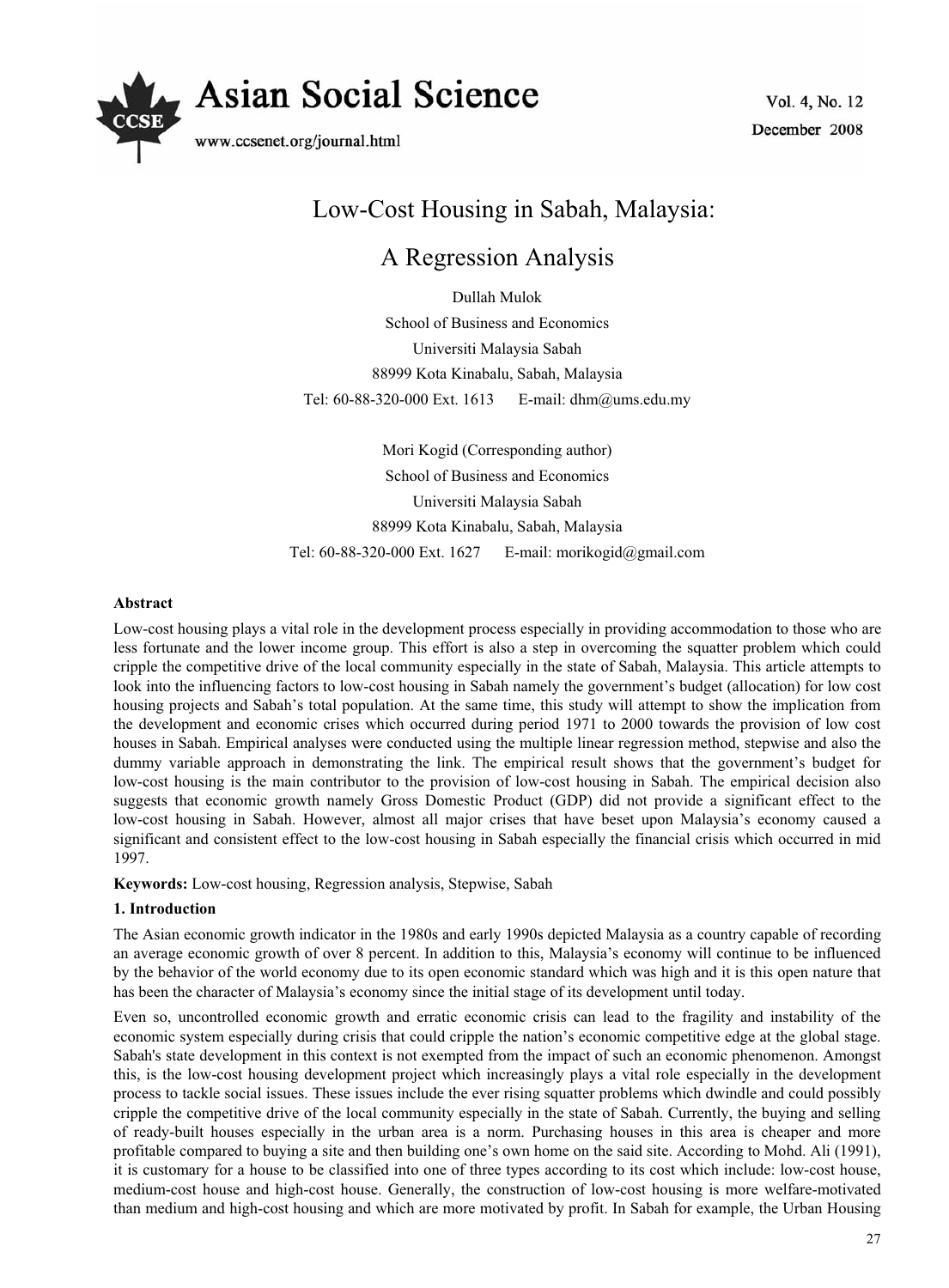Development Board (LPPB) has been entrusted to develop and monitor low-cost housing projects. The board is also responsible to enforce the law or rules relating to low-cost housing projects which are developed by housing contractors.

Undoubtedly, housing is an important wealth component to most people (Grimes et al. 2003, Case et al. 2005). Housing trends affect the welfare of the people whether directly or indirectly and housing construction is an important component in economic activity (Grimes et al., 2003). Usually the state of one's residence reflects the wealth status and their current economic situation. Apart from that, the income and composition of their local community is linked to their local economic situation. One may have the intention to migrate from the economical stresses of a lesser developed area to another area which is more developed.

In his study, Malpezzi (1999) explains that the stock market and bond is reputed to be more effective than the housing market. According to him, in a very well-functioning market, the increase in demand also depicts an increase in supply to which housing prices remain unchanged. However, in the market that is not functioning very well, the increase in demand is not balanced by an increase in adequate supply. Therefore, the price will tend to be raised for a certain period of time and will eventually close the imbalance. This situation would definitely cause a huge negative impact especially on the less fortunate and lower income groups.

From a demographical perspective, Sabah ranks number three in population density after Selangor and Johor (Department of Statistics Malaysia, 2007) where there are as many as 3.06 million people recorded in the year 2006 and this number has shot up to 3.13 million in the year 2008 based on the estimated by Malaysia's Department of Statistic. The population density in Sabah is also due to migration especially from neighboring countries such as Indonesia and Philippines, and the mass entry of illegal immigrants. Based on the statistics in 1970, Sabah's population was 697 900 compared to Sarawak's 1 million. However, in the year 2004, the total of population in the state of Sabah hit almost 3 million people while Sarawak had only 2.3 million people at the time. The issue of illegal immigrants in Sabah has been present for a long time. Various efforts have been made to tackle the issue but this problem continues to exist to this day. It is estimated that a third of Sabah's population in the year 2006 is made up of illegal immigrants. This flooding of illegal immigrants has resulted in Sabah having to put up with high expenses on a daily basis that can be seen from three aspects namely through health care cost, prevention cost and eviction and logistics costs in the detention camps located all over this state. It is estimated that the Sabah state government spends over one million ringgit each day on food alone for illegal immigrants staying in temporary detention camps all over Sabah (Kasim & Mori, 2008).

This situation has also resulted in the existence of several squatter areas such as in the vicinity of Kota Kinabalu, Tawau, Sandakan and several other areas especially in the urban districts. Apart from that, the cleanliness of the city and several towns in this state is also dilapidated while the defiance to present law is on the rise. The occurrence of rapid urbanization in Sabah is also a factor influencing the migration of people into the state.

Generally, there are several factors that can influence housing supply such as price of land, production cost, firm's objective, possible alternative product, total population, government's allocation to housing projects, and government's policy and so on. Nonetheless, the main objective of this study is to see whether there is a significant link in the government's allocation and the total population in Sabah to the low-cost housing in the state. Apart from this, another objective is to analyze other factors which may affect the provision of low-cost housing in Sabah such as the influence of development and economic crisis.

This study is divided into various parts. Part 2 shall discuss the relationship between the economy and low-cost housing. Part 3 explains in detail through data set, theory and models specification. The analysis and empirical decision will be discussed in part 4, and part 5 is the deduction and conclusion.

### **2. Economic and Low-Cost Housing**

Malaysia has gone through five major crises since attaining its independence. These crises include the oil crisis in the year 1971 – 1973, the second oil or commodity crisis in the year 1980 – 1981, the electronic crisis in the year 1985 – 1986, the financial crisis in the year 1997 – 1998, the world electronic demand crisis in the year 2000 – 2001, and 11th September 2001 incident in United States. The causes or the reasons to the crises mentioned are not the same and are distinguishable. The financial crisis in the year 1997 is different with past crises not only because by the significant impact of the financial crisis 1997 on the Malaysian economy compared to past crises but also due to the cause and management for such crises are different (Cheng & Hossain, 2001; EPU, 2008). Hence, economic instability often instigates challenges to permanent economic growth. Most of the property market has recovered with the end of the 1997 financial crisis. This development not only spells opportunity but also a challenge for policy makers and law enforcers from the perspectives of various financial sectors and the low income household group (Chiquier, 2006). When the crisis occured in 1997, the financial funding system for housing was affected with the rise in interest rates, the rise in house prices, increase in unemployment rate and drop in revenue. Meanwhile, the quality of property in relation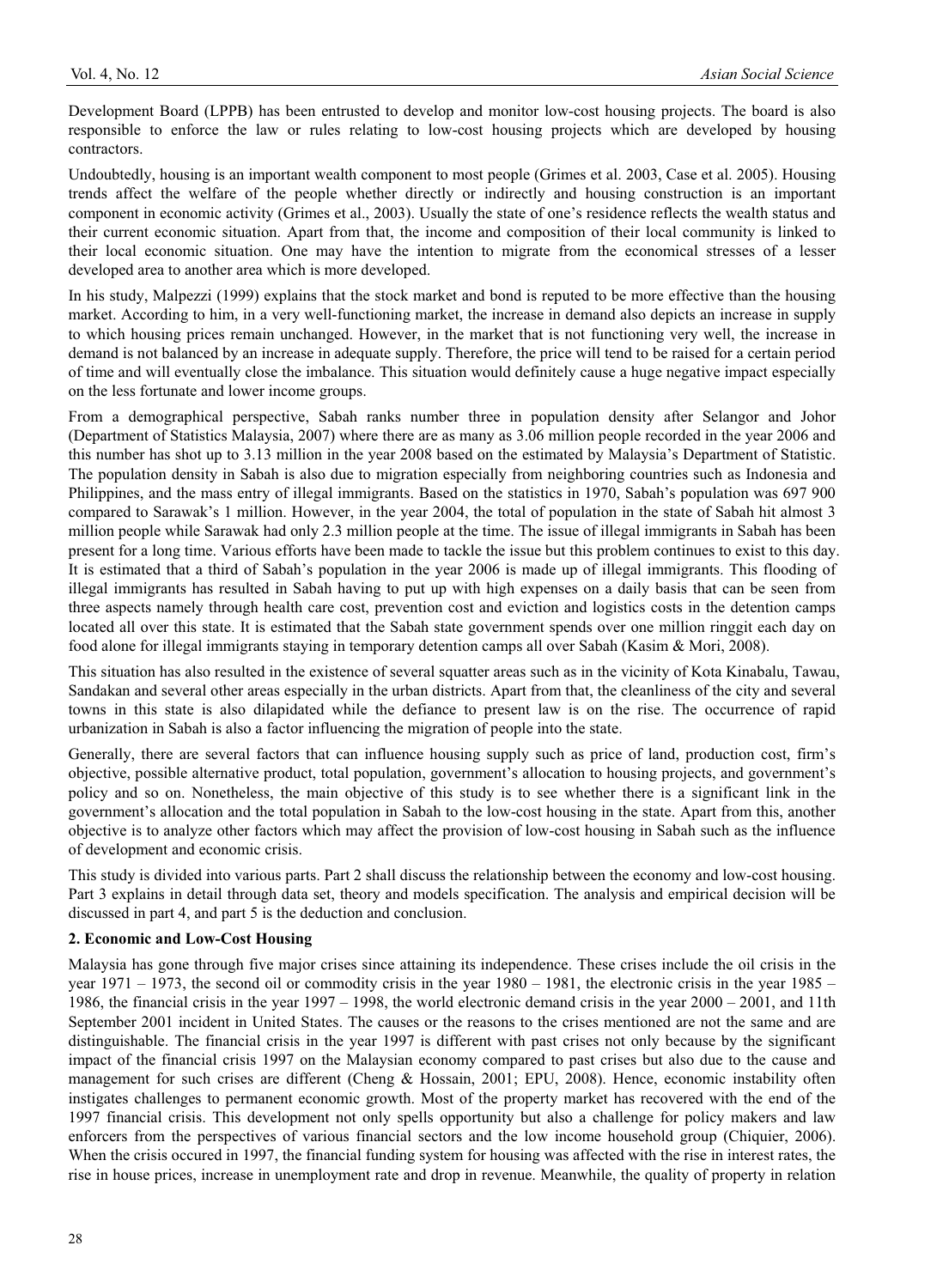to loan collateral (housing developers' debt) received a larger negative impact compared to individuals having loan through mortgage.

There are reports explaining the way that imperfect real asset financing system (property) has caused the crisis to worsen including myopia amongst lenders (lenders myopia), loan guaranteed with collaterals, inaccurate assessment method, incomplete property market and price information, fragile financial law, absence of supervision indicators such as unsold stock inventories, job vacancies and price of land.

According to Chiquier (2006), in order to improve the ability and capacity for financing housing funds, other funds and credit products need to be created with improvements and adequate support to meet the demands of the informal sectors' needs and that of the lower income group.

The mid-term review of the 2nd Malaysia Plan (1971 – 1975) for example show that low-cost housing construction is aimed at upgrading the standard of living for the poor who are staying in the urban area. The target groups are those who are staying in squatter areas, where the squatters are relocated and provided with various modern facilities in an integrated manner (Mohd. Razali, 1984).

Population growth has increased the demand for low cost housing. For example, in the year 1999 alone, there were as many as 114 994 squatter houses all over Malaysia with an estimated total number of squatter residents at 557 679. From this number, as many as 31 394 squatter houses were in Sabah and the numbers of squatter residents were 150 290. Based on another study in the same year, Sabah was ranked second place after Selangor, while Kuala Lumpur ranked third place, in having the most number of squatter houses and number of squatters in Malaysia.

Ghani and Lee (1997) define a low-cost housing as a house which has a sales price of RM25 000 or less. However, this definition is not precise and is not suitable in today's current period due to the increase in the cost of raw material also the changes in the standard of living. Sulong (1984) on the other hand defines low-cost housing as public housing, government housing, cheap housing and flash housing.

The Ministry of Housing and Local Government has set the guidelines on various categories of low-cost housing namely (i) target groups with a household income of more than RM750 one month, (ii) type of house which include flat, terrace house and longhouse, and (iii) surrounding space of 550 to 600 square feet, two bedrooms, one guest room and one wash room or toilet. According to Ghani and Lee (1997), the main problem faced by private developers in the implementation to the construction of low-cost housing projects is their increasing debts as a result of the rising cost of raw material, employees' wages and also land price. The cost to build a low-cost housing is higher than the ceiling price which has been prescribed by the government. As a result, the private developer has to shoulder the burden of high costs which is higher than their acquired profit.

Table 1 shows the number of low-cost housing built in Sabah during five terms of the Malaysia Plan which starts with the 2nd Malaysia Plan (1971 – 1975) to the 7th Malaysia Plan (1996 – 2000). The low-cost housing supply trend is increasing each year, from 1 079 units in the 2nd Malaysia Plan (2MP) to 6 681 units in the 7th Malaysia Plan (7MP). However, there was a drop in the number of low-cost housing supplied from 4 512 units in the 5MP to 2 938 units in the 6MP. This situation may have been caused by several factors.

First, the implication of the economic situation at the time where the government was taking precautionary steps while observing the sluggish economy encountered by neighboring countries especially Thailand and South Korea as a result of currency speculation. Second, the government's action in reducing low-cost housing may be caused by lower demand for such housing and lesser squatter problems.

The third factor may be caused by inefficiency in the management system for the supply of low-cost housing. This can be clearly seen in the statistics from Table 1 and Table 2 where the low-cost housing number is reduced to 2 938 units but the budget allocated for the low-cost housing is increased from RM116.9 million in 5th Malaysia Plan to RM142.9 million in the 6MP, even though the economic situation at that time was still stable.

The statistics in Table 2 shows that the government's budget allocation for low-cost housing projects in the five terms of the Malaysia Plan in the state of Sabah beginning from the 2MP to the 7MP. The budget for low-cost housing shows an upward trend throughout the five terms period of the Malaysia Plan which is from RM8.02 million in 2MP to RM322.64 million in 7MP. Even so, the positive increase in this budget is not parallel with the increase in the supply of low-cost housing.

# **3. Data and Model Specification**

All data which includes the low-cost housing supply (*SH*), government allocation to low-cost housing (*G*) and total population (*P*) are acquired from the Sabah's Urban Housing Development Board (LPPB), and the Sabah State Department of Statistics. Meanwhile, the Malaysia *GDP* was acquired from Malaysia's National Bank Annual Report and the International Financial Statistic (IFS), various issues. The data for the government's allocation for low-cost housing are classified within developmental expenditure.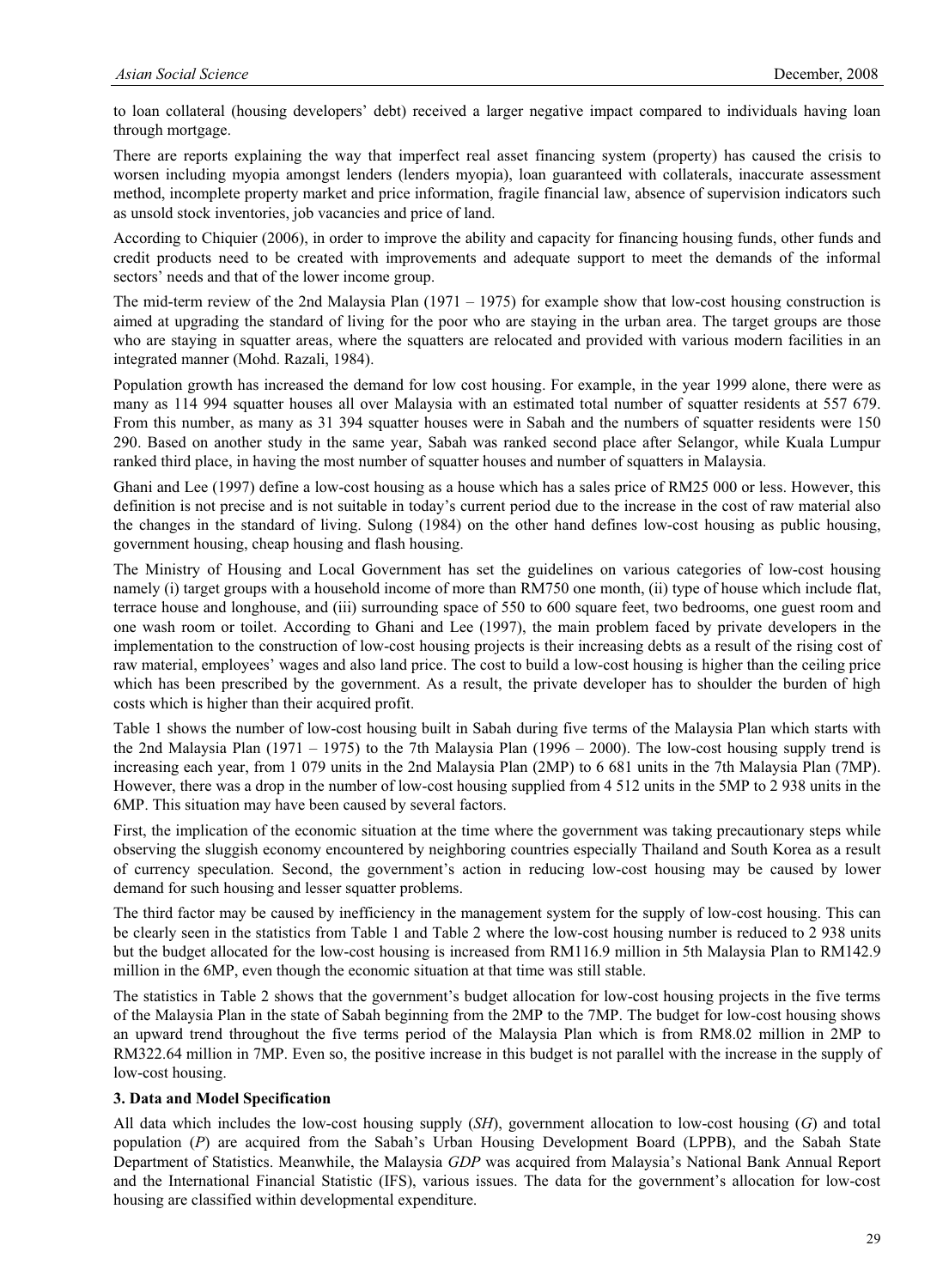The difficulty in obtaining the most up-to-date data especially for *SH* and *G* has resulted in the use of annual data series from only the years 1971 to 2000 for this study. Empirical analyses were conducted by using the multiple linear regression method, stepwise (McClave & Sincich, 2003) and also dummy variable approach. A dummy approach was used in this study to see the impact of the economic crises which only occurred during the years 1971 to 2000. Therefore, the impact of the world electronic demand crisis which occurred in the year 2000 – 2001 and 11th September 2001 incident in the United States were not taken into account in this study. The variables description used in this study can be described as follows:

Dependent Variable:

*SH* = Low-cost housing supply

Independent Variables:

| $G =$ Government allocation                              | $(+)$    |
|----------------------------------------------------------|----------|
| $P =$ Total population (population)                      | $^{(+)}$ |
| $GDP = Gross$ Domestic Product                           | $^{(+)}$ |
| $D_1 = 1$ (If the crisis was in 1980 – 1981); 0 (Others) | $(-)$    |
| $D_2 = 1$ (If the crisis was in 1985 – 1986); 0 (Others) | $(-)$    |
| $D_3 = 1$ (If the crisis was in 1997 – 1998); 0 (Others) | $(-)$    |

The equation to reflect the relationship among variables involved namely *SH*, *G* and *P* is shown in following basic equation:

$$
SH_t = f(G_t, P_t) \tag{1}
$$

where *SH*, *G*, *P* are low-cost housing supply, government allocation to low-cost housing and population respectively, t represents the time period. The equation above can also be written as:

$$
SH_t = \alpha_0 + \beta_1 G_t + \beta_2 P_t + \varepsilon_t \tag{2}
$$

where  $\alpha_0$ ,  $\beta_1$ ,  $\beta_2$  are unknown parameters and  $\varepsilon$  is random error amounting to zero (white disturbance). If growth and economic crisis are taken into account, equation (1) can be expanded as follows:

$$
SH_{i} = f(G_{i}, P_{i}, GDP_{i}, D_{1}, D_{2}, D_{3})
$$
\n(3)

where *GDP* = Gross Domestic Product,  $D_1$  = commodity crisis, 1980-1981,  $D_2$  = electronic crisis, 1985-1986 and  $D_3$  = financial crisis, 1997-1998. In short, the equations above may be written as:

$$
SH_t = \alpha_0 + \beta_1 G_t + \beta_2 P_t + \beta_3 GDP_t + \beta_4 D_1 + \beta_5 D_2 + \beta_6 D_3 + \varepsilon_t
$$
\n
$$
\tag{4}
$$

Meanwhile, the selection of a more appropriate model to reflect the key determinant factors to the supply of low-cost housing is shown in the following equations:

$$
SH = \alpha_0 + \beta_1 x_i \tag{5}
$$

where  $x = G$ , *P*, *GDP*,  $D_1$ ,  $D_2$ ,  $D_3$ ;  $i = 1, 2, 3, \dots, k$ . Equation (5) can be expanded such as follows:

$$
SH = \alpha_0 + \beta_1 G + \beta_2 x_i
$$
\n
$$
= B \quad CDB \quad D \quad i = 2, 3 \qquad k \text{ Then equation (7) is derived based on equation (5) and equation (6)}\n(6)
$$

where 
$$
x = P
$$
,  $GDP$ ,...,  $D_3$ ;  $i = 2, 3, ..., k$ . Then, equation (7) is derived based on equation (5) and equation (6).  
\n
$$
SH = \alpha_0 + \beta_1 G + \beta_2 P + \beta_3 x_i
$$
\n(7)

where  $x = GDP$ ,  $D_1$ , ...,  $D_3$ ;  $i = 3, 4, ..., k$ . The equations above can be expanded until equation (8) is obtained.

$$
SH = \alpha_0 + \beta_1 G + \beta_2 P + \beta_3 GDP + \beta_4 D_1 + \beta_5 D_2 + \beta_6 D_3 \tag{8}
$$

#### **4. Empirical Decision Analysis**

The correlation analysis in Table 3 shows that almost all independent variables have significant positive correlations with the low-cost housing supply  $(SH)$  except  $D_1$  and  $D_2$ . However, the correlation degree between *P*, *GDP* and  $D_3$  with low-cost housing supply is relatively modest. Meanwhile, the correlation degree between the government's budgetary (*G*) and low-cost housing supply (*SH*) is fairly strong where it almost reached 84%.

The result of the multiple linear regression estimation and *stepwise* is shown in Table 3. Based on the multiple linear regression analysis, the F-statistic value = 17.481 shows that all independent variables have a significant link with low-cost housing supply.

However, individual test conducted based on *t*-statistics shows that not all coefficients for independent variable were significant. These results also show that the economic growth measure based on GDP did not give a significant impact on low-cost housing supply in Sabah. Apart from that, almost all major crises took a significant and consistent toll on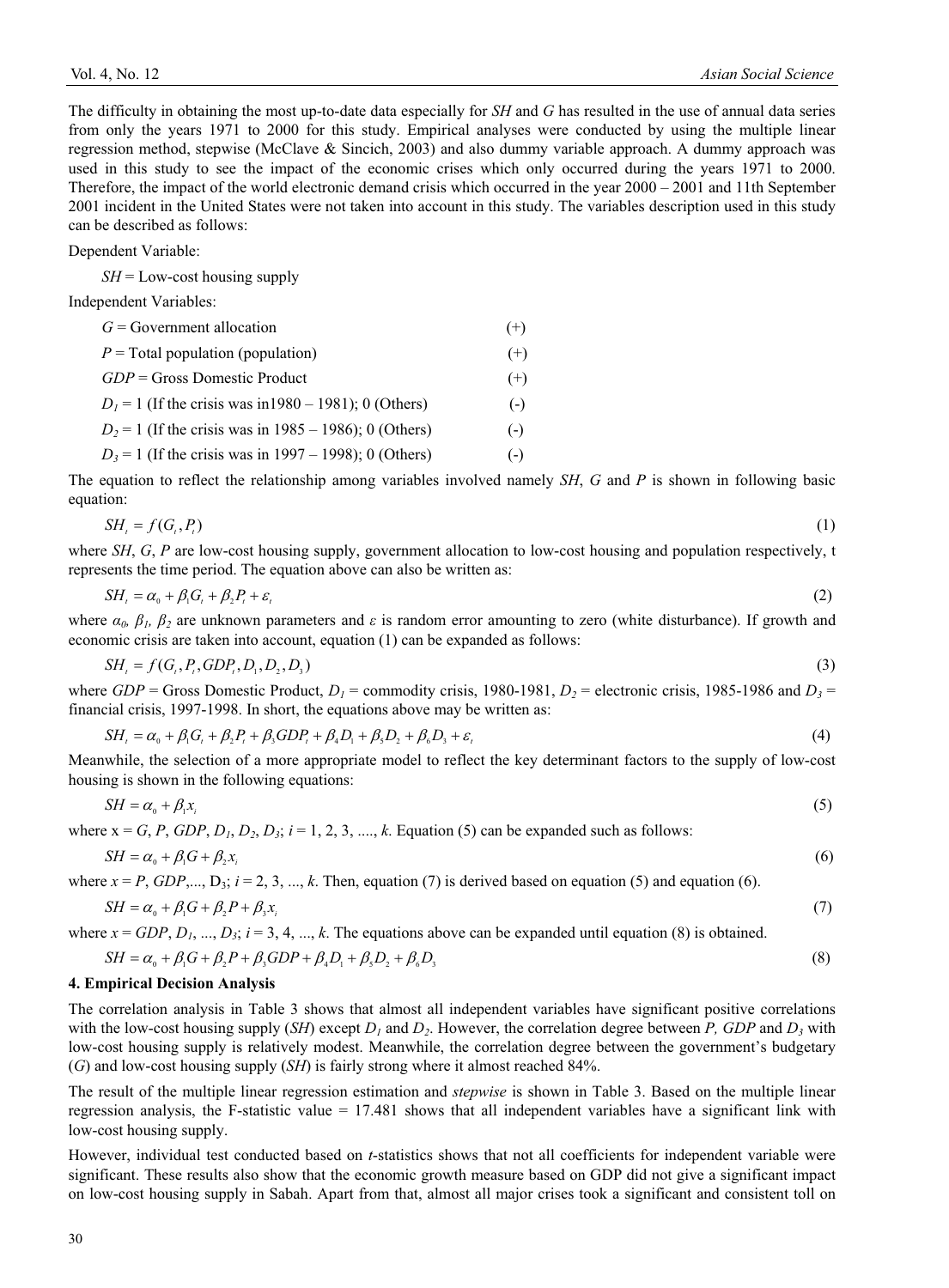low-cost housing supply in Sabah especially the financial crisis in the year 1997. The coefficient of determination value  $(R<sup>2</sup>)$  which shows a variation of 82 percent in *SH* can be explained as the variation in all independent variable. The value is also indicative that the established model is quite befitting in describing *SH*.

But what is more interesting in this study is that although the second oil or commodity crisis which happened in the year 1980 – 1981 gave significant effect to low-cost housing supply, its coefficient's value is positive and its contrary to what was anticipated in the earlier part of this study (the value expected was a negative). Theoretically, this indicates that an increasing in crisis of a given period will increase the low-cost housing supply. If we look at the Table 1 and Table 2 and their relation with Figure 1, we can see that the impact of the existence of a crisis during the period is not so obvious. This might be because the critical stage of the crisis is not that high (refer to Figure 1) and is not suitable with the concept and definition of a real crisis in the case of Malaysia as founded in the study by Cheng et al. (2001) because during that period, the economic situation of Malaysia was fairly stable. Even so, the impact of the crisis for that period may be more obvious and significant in the case of developed countries (Figure 1).

The result of the analyses using multiple linear regressions was also supported by the result of multiple linear regressions using the *stepwise* method. This indicates that the government's allocation or expenditure for low-cost housing is a core factor in influencing the provision of low-cost housing in Sabah.

### **5. Conclusion**

Governmental allocation for low-cost housing projects which is part of the government's development expenditure category is very important in ensuring that the development projects for the welfare and well-being of the people is continued and be continuous in the future. In fact, projects involving the government such as this are paramount in the provision of low-cost housing especially in the eradication of squatter problems which normally occurs in the urban areas. In addition, the government should also encourage and provide incentives to the firms or companies who are investing in housing market especially low-cost housing such as in giving subsidies and also tax exemption for a certain period of time. This is to ascertain that housing developers or contractors are not burdened with high costs due to the rise in expenses for raw material, labor and others costs involved in the housing projects. This is because, based on the market theory, and the supply and demand in the economic system, it is known that the private sector is more concerned towards profit while the government sector is more inclined towards providing for the welfare of the people.

Currently, low-cost housing has become a basic need and the changes in population number will definitely influence the pattern for low-cost housing supply. Apart from that, the government should be prepared to face the population policy challenge which is targeted at 70 million people in the year 2020 by providing more low-cost housing in the future and consequently, achieve the zero squatter status. Economic stability, the involvement and cooperation from all parties including the private sector, government, or individual are vital to avoid another crisis from striking again and rid of the existence of squatter problems in the future.

#### **References**

Case, K.E., Quigley, J.M. and Shiller, R.J. (2005). Comparing wealth effects: the stock market versus the housing market. *Advances in Macroeconomics*, 5(1): The Berkeley Electronic Press.

Chiquier, L. (2006). *Housing finance in East Asia*. The World Bank, December 2006.

Ghani Salleh & Lee Lik Meng. (1997). *Low cost housing in Malaysia*. Kuala Lumpur: Utusan Publication & Distributors Sdn. Bhd.

Government of Malaysia. (2004). *Yearbook of Statistics, Sabah*. Department of Statistics Malaysia, Sabah.

Government of Malaysia. (2005). *Yearbook of Statistics, Sabah*. Department of Statistics Malaysia, Sabah.

Government of Malaysia. (2006). *Monthly Statistical Bulletin, February, Sabah.* Department of Statistics Malaysia, Sabah.

Government of Malaysia. (2006). *Monthly Statistical Bulletin, January, Sabah.* Department of Statistics Malaysia, Sabah..

Government of Malaysia. (2007). *Monthly Statistical Bulletin, February, Sabah*. Department of Statistics Malaysia, Sabah.

Government of Malaysia. (2008). *Malaysian Economy: Facts and Information, February*. Economic Planning Unit (EPU), Prime Minister Department.

Grimes, A., Kerr, S. and Aitken, A. (2003). *Housing and economic adjustment*. Motu Economic and Public Policy Research Trust. Motu Working Paper, #03-09, July 2003.

IMF. *International Financial Statistics* (Various Issues).

Jabatan Perangkaan Malaysia. (1992). *Siaran perangkaan bulanan*. Malaysia: Percetakan Nasional.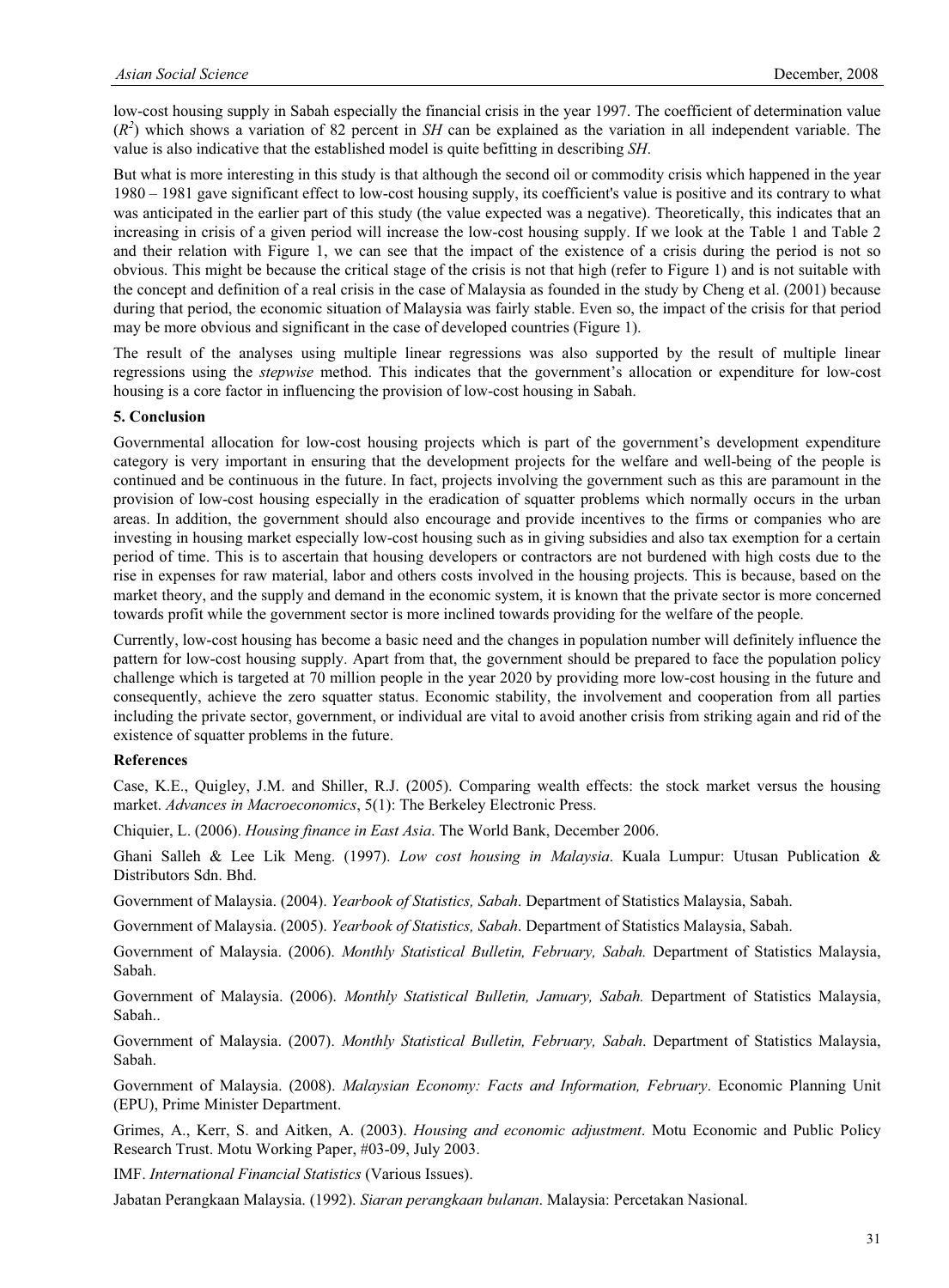Jabatan Perangkaan Malaysia. (1995). *Laporan perumahan negeri Sabah tahun 1991*. Malaysia: Percetakan Nasional.

Jabatan Perangkaan Malaysia. (2000). *Buku tahunan perangkaan negeri Sabah*. Malaysia: Percetakan Nasional.

Jabatan Perangkaan Malaysia. (2000). *Buku tahunan perangkaan*. Malaysia: Percetakan Nasional.

Jabatan Perangkaan Malaysia. (2001). *Buku tahunan perangkaan negeri Sabah*. Malaysia: Percetakan Nasional.

Kasim Hj. Mansur dan Mori Kogid. (2008). Koridor Pembangunan Sabah (SDC): Harapan dan Cabaran. CD Prosiding Persidangan Kebangsaan Ekonomi Malaysia – III 2008. Daya Tahan Ekonomi Negara: Dasar & Strategi Pengukuhan.

LPPB. (n.d.). *Dasar rancangan perumahan kos rendah*. Malaysia: Lembaga Pembangunan Perumahan dan Bandar.

Malpezzi, S. (1999). A simple error correction model of house prices. *Journal of Housing Economics*, 8: 27-62.

McClave, J. T. & Sincich, T. (2003). *Statistics*. 9th Ed. New Jersey: Prentice-Hall, Inc.

Ming-Yu Cheng & Sayed Hossain. (2001). *Malaysia and the Asian Turmoil*. [Online] Available: http://www.hawaii.edu/ aplpj/pdfs/v2-05-Hossain.pdf.

Mohd. Ali Hj. Baharum. (1991). *Masalah perumahan: penyelesaian menurut perspektif Islam*. Kuala Lumpur: Dewan Pustaka Islam.

Mohd. Razali Agus. (1987). *Peranan kerajaan dalam pengagihan perumahan kos rendah di Malaysia: satu kajian perbandingan*. Dalam Halimahtun Mohd. Khalid (Edt). Pembangunan Di Malaysia. Kuala Lumpur: Persatuan Sains Sosial Malaysia.

Sulong Mohamad. (1984). Perumahan kos rendah di Terengganu. Bangi: Penerbit Universiti Kebangsaan Malaysia.

Table 1. Low-cost housing based on five years Malaysia Plan in Sabah

| $2MP (1971 - 1975)$<br>1,079 |  |
|------------------------------|--|
|                              |  |
| $3MP (1976 - 1980)$<br>2,826 |  |
| $4MP (1981 - 1985)$<br>3,885 |  |
| $5MP (1986 - 1990)$<br>4,512 |  |
| $6MP (1991 - 1995)$<br>2,938 |  |
| $7MP (1996 - 2000)$<br>6,681 |  |

Source: LPPB, Sabah

Table 2. Low-cost housing budget based on five years Malaysia Plan in Sabah

|                     | <b>Total RM</b> |
|---------------------|-----------------|
| $2MP (1971 - 1975)$ | 8,029,000       |
| $3MP (1976 - 1980)$ | 26,778,000      |
| $4MP (1981 - 1985)$ | 89,886,000      |
| $5MP (1986 - 1990)$ | 116,944,200     |
| $6MP (1991 - 1995)$ | 142,902,300     |
| $7MP (1996 - 2000)$ | 322,640,299     |

Source: LPPB, Sabah